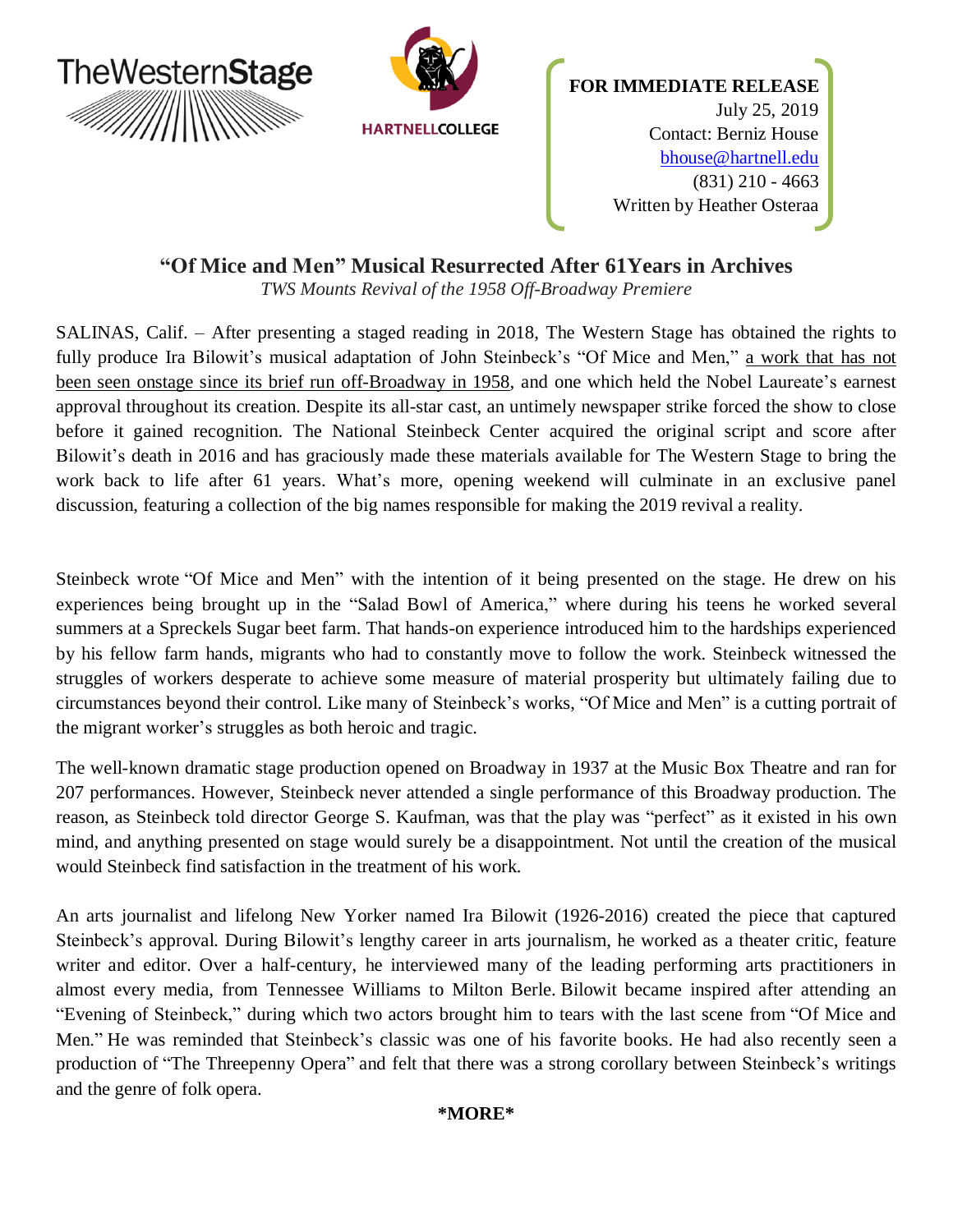Bilowit bought the rights for a six-month window to adapt and write lyrics for "Of Mice and Men" along with a composer. The creative team was in constant communication with Steinbeck during the adaptation process. The author wrote letters full of suggestions, while at the same time telling them he didn't want to interfere.

The musical premiered at the venerable Provincetown Playhouse in 1958, as part of the then-new Off-Broadway movement. The production boasted an all-star cast, featuring Art Lund, Joanne Sullivan and Leo Penn (father of actor Sean Penn, who coincidentally is a recipient of the John Steinbeck Award). The New York Times called it "a work of substance and power." The day after the musical opened, a newspaper strike hit New York, and all the city's newspapers were closed. A few reviews managed to seep through, but it wasn't enough to gain recognition and build an audience. The musical closed after just six weeks and was never seen onstage again.

After Bilowit's death, the National Steinbeck Center acquired the materials from his work on the musical. The collection is a treasure trove of original scripts, hand-written scores, photos, publicity clippings and correspondences between Bilowit and Steinbeck. With permission from the Bilowit Estate, the Steinbeck Estate, and the help of the National Steinbeck Center, The Western Stage was able to do a live staged reading of the work in May 2018, which played to an audience of 500 that included Waverly Kaffaga, executor of the Steinbeck Estate, who was so pleased with the reading that she authorized the rights for The Western Stage to produce the show as part of their 2019 season.

Western Stage's long history of presenting Steinbeck's works in full-scale production, staged readings and touring shows makes it ideal for presenting Bilowit's long lost work. TWS Artistic Director Jon Selover will direct the production, which holds a personal significance for him: "Of Mice and Men" was a part of his very first season with The Western Stage in 1984. "To direct a production that was close to Steinbeck's heart, to bring it back after 60 years, and to do it *here* in Salinas is really quite special," Selover says.

The Western Stage's opening weekend of "Of Mice and Men" a Musical Drama will culminate in an exclusive one-night-only discussion panel with world famous Steinbeck experts, including **Anthony [Newfield](https://www.ibdb.com/broadway-cast-staff/anthony-newfield-106567)** (New York Actor/Director and personal friend of Bilowit, credited with bringing the archived materials to the National Steinbeck Center), **Alice [Spivak](https://www.imdb.com/name/nm0819204/)** (Bilowit's wife during the creation of the musical), **Susan [Shillinglaw](https://www.penguinrandomhouse.com/authors/237095/susan-shillinglaw)** (worldrenowned Steinbeck scholar and San Jose State University professor), **Jon [Selover](https://www.americantheatre.org/2018/10/10/know-a-theatre-the-western-stage-in-salinas-calif/)** (TWS Artistic Director and Director of TWS' "Of Mice and Men" reading and revival) and **Waverly Kaffaga** (executor of the Steinbeck Estate). The panel will discuss Steinbeck's process in writing the novel, the creation of the musical, the musical's evolution from 1958 Off-Broadway premier to 2018 reading and the 2019 revival production. This event is exclusively for ticket holders attending the Sunday matinee on Aug. 25 and will take place directly following the performance. This is in addition to the regularly scheduled ReActions for "Of Mice and Men" on Sept. 8, open to the general public. You may purchase your tickets to attend this special event by contacting the Box Office: (831)-755-6816 or [westernstage@hartnell.edu.](mailto:westernstage@hartnell.edu)

**Cast list:** Lennie Small (**Scott Free\*),** George Milton (**Colin St. John),** Candy (**Bill Wolak)** Crooks (**Pete Russell),** Curley's Wife (**Velvet Piini)** Curley (**Jack Clifford),** Slim **(TBA),** Carlson (**Noah Esquivel)** and Whit (**Joshua Reeves)**

\*The actor appears through the courtesy of Actors' Equity Association, the Union of Professional Actors and Stage Managers in the United States.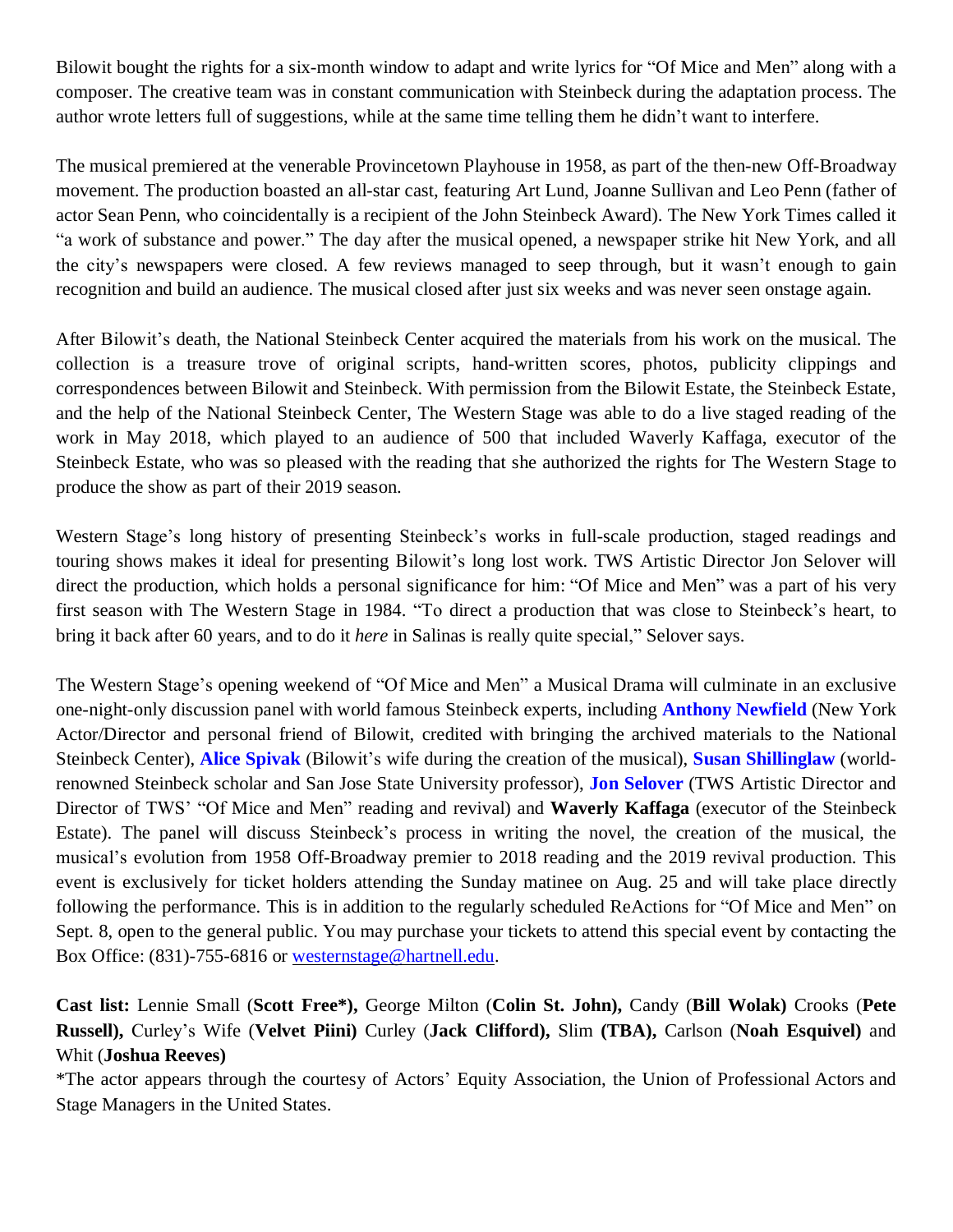"Of Mice and Men" is directed by Jon Selover with music direction by Don Dally, choreography by Heather Osteraa; set design by Theodore Michael Dolas, costume design by Amanda McGee, lighting design by Derek Duarte, sound design by Jeff Mockus and hair and makeup design by Maegan Roux.

This event is wheelchair accessible. \*An ASL interpreter will be present at the Sunday, Sept. 1, performance.\* *Individuals requiring real-time captioners or other accommodations should contact the Box Office at least one week prior to the event: (831)-755-6816*

# **DETAILS**

**WHAT:** The Western Stage presents "Of Mice and Men," A Musical Drama. After presenting a staged reading in 2018, The Western Stage has obtained the rights to fully produce Ira Bilowit's musical adaptation of Steinbeck's work, which has not been seen on stage since its brief run off-Broadway in 1958, which held the Nobel Laureate's earnest approval throughout its creation.

**WHEN:** Aug. 24, 25, 30-31, Sept. 1 (ASL Interpreter), 7, 8 (ReActions), Sept. 13-14. Fridays and Saturdays at 7:30 p.m.; Sundays at 2 p.m.

**WHERE:** Mainstage Theater, K104. Hartnell College Performing Arts Center, Building K, 411 Central Ave., ., Salinas, Calif. 93901.

**TICKETS AND INFO:** \$26 general admission, \$24 for seniors and military and \$12 for children age 5-15. Hartnell students are free with student I.D. Other students \$20 with I.D. or \$5 Student Rush (cash only) on day of performance. For single or group tickets and information, go to [westernstage.com](http://www.westernstage.com/) or call (831)-755-6816 (5- 8 p.m., Wednesday-Saturday).

**ABOUT THE POST-SHOW PANEL DISCUSSION:** Following the Aug. 25 matinee, there will be a panel discussion with Steinbeck experts and individuals with insider information about the original production and revival, including Anthony Newfield, Alice Spivak, Susan Shillinglaw, Jon Selover, and Waverly Kaffaga. This exclusive event is available only to ticket-holders of the Aug. 25 performance. The discussion will take place directly following the performance. This is in addition to the regularly scheduled ReActions for "Of Mice and Men" on Sept. 8, open to the general public. You may purchase your tickets to attend this special event by contacting the Box Office: (831)-755-6816 or [westernstage@hartnell.edu.](mailto:westernstage@hartnell.edu)

**PRESS:** Contact Customer Relations Manager, Berniz House by phone: (831)-759-6012 or email: [bhouse@hartnell.edu.](mailto:bhouse@hartnell.edu)

# **ABOUT THE WESTERN STAGE**

Founded in 1974, The Western Stage (TWS) has evolved over the past four decades into one of the most respected community-based theaters on California's Central Coast. TWS is committed to enriching the culture of its community by bringing together professional artists, theatre students and community members to produce a dynamic season of plays that enhances the lives of both the artist and audience, developing new works that speak to the history and culture of the Salinas Valley and providing educational opportunities that allow students of all skill levels to explore and develop their unique talents. [www.westernstage.com](http://www.westernstage.com/)

# **HARTNELL COMMUNITY COLLEGE DISTRICT – ESTABLISHED IN 1920**

The Hartnell CCD serves over 17,000 students annually through its main campus in Salinas, the Alisal Campus in East Salinas, the King City Education Center, and various outreach learning centers throughout the Salinas Valley. Hartnell College, a Hispanic Serving Institution, provides associate degree and certificate programs,